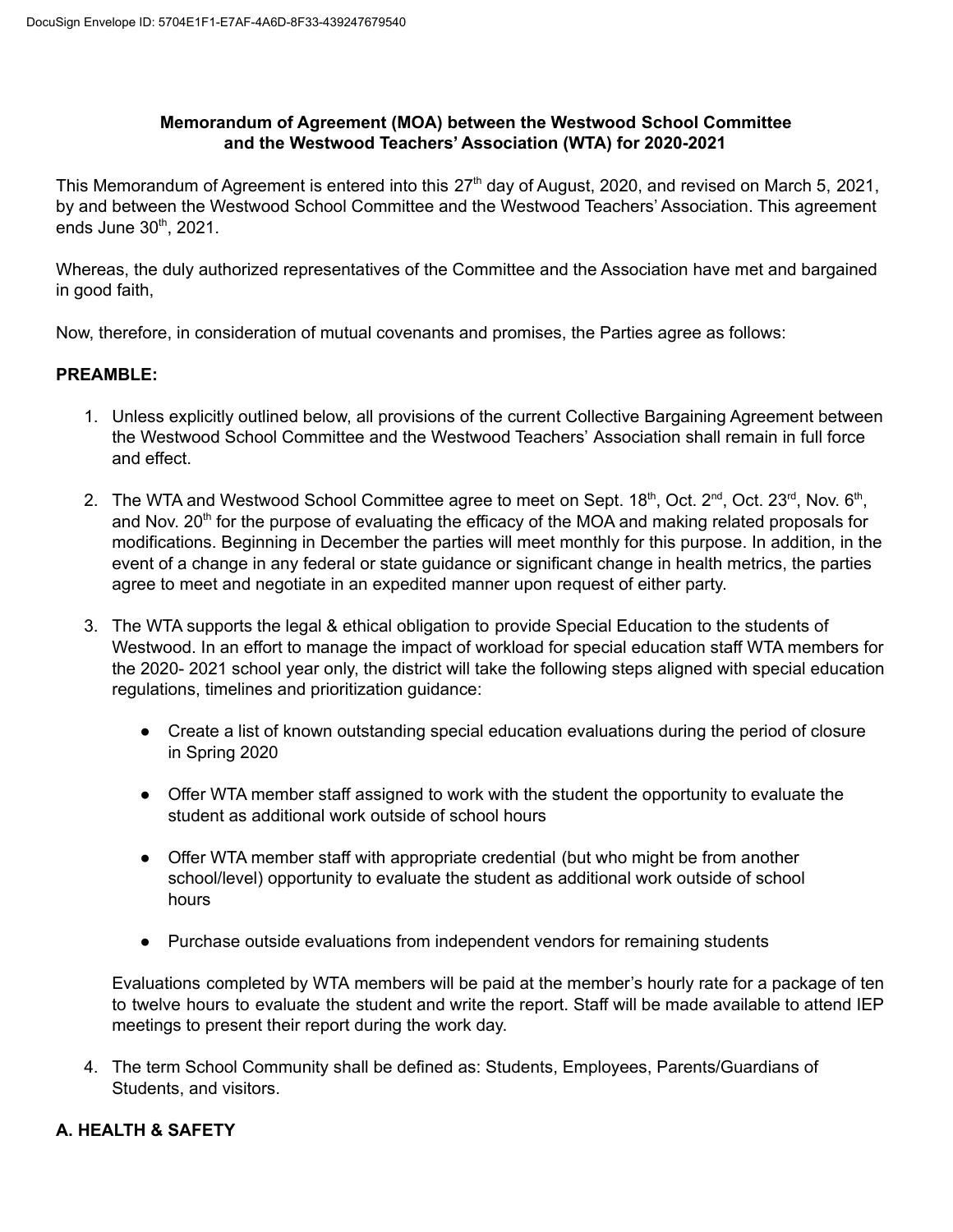*The Westwood Teachers' Association top priority is the health and safety of all. To ensure a culture of safety:*

- 1. The district protocols will align with CDC, the Mass Department of Health, and DESE recommendations to ensure the greatest possible safety. Before classes start, the district will provide training to ensure all staff members follow the Westwood health and safety protocols. The district agrees to the 6 foot distancing guidelines in creating working/learning spaces. It is understood that members working with various student populations may need to be in closer contact with particular students. **(***Strike for the Full In-Person Model. See Section F below.)*
- 2. The District will acknowledge and allow to the extent possible, a remote teaching assignment as a Reasonable Accommodation according to the ADA for members with medically documented health conditions that prohibit them from being in the building. This will include members who reside with medically documented compromised individuals.
- 3. All members of the School Community must adhere to the School [Committee's](https://z2policy.ctspublish.com/masc/browse/westwoodset/westwood/EBCFA) policy regarding masks and face [coverings](https://z2policy.ctspublish.com/masc/browse/westwoodset/westwood/EBCFA).
- 4. Mask/Bathroom Breaks for Members: At the elementary level, mask/bathroom breaks will happen for members during the 15 or 30 minute specialist blocks. Principals should schedule these specialist blocks keeping in mind individual classroom schedules, and avoiding a classroom teacher working for extended periods without a break.
- 5. The District's *Covid Health and Safety Team's* responsibilities include making sure that the health and safety protocols (Fall 2020 [Comprehensive](https://docs.google.com/document/d/1n3qyFOLXYxpw-Sahcxdi--mYWXhig3j9T_Utbz-zRWo/edit) Reopening Plan and the District Policy [Handbook](https://drive.google.com/file/d/1CHvoKTICF8KcVa8_HqBTEMPCLTBV2Jft/view?ts=5f3bd359) for [2020-2021\)](https://drive.google.com/file/d/1CHvoKTICF8KcVa8_HqBTEMPCLTBV2Jft/view?ts=5f3bd359) are being implemented. Classrooms that have not met the guidelines as a safe area shall not be used. In addition to the regular after school cleaning, staff restrooms will also be cleaned midday in all buildings.
- 6. The COVID-19 Monitoring and Response Team in collaboration with building leadership will be responsible for monitoring the implementation of health and safety protocols. If there is a health and safety concern, the member(s) will submit the [appropriate](https://docs.google.com/forms/d/e/1FAIpQLSc8riDb9yPegIHzzsHhJdnzpwsORIroCg0eIFMe9TWTYVj9cg/viewform) form, which will automatically notify the COVID-19 team, the appropriate building administrator, and the WTA President to document the concern. If the member is not able to remedy the concern themselves, the building administrator will take appropriate action to address the situation in consultation with the COVID-19 team. If the member is concerned that the issue has not been effectively addressed in a reasonable amount of time or represents a pattern, the member or their WTA representative should contact the Superintendent's office.
- 7. All rooms shall be equipped with a maintenance cleaning log that will contain the time, date and person who cleaned the room. Cleaning protocols will be followed as outlined in the [Operations](https://docs.google.com/document/d/1cPrsfucucbpdSXXXpYvcxKc3fj6bB6GzeNt_DyKdT70/edit?ts=5f3d80f9) [Manual](https://docs.google.com/document/d/1cPrsfucucbpdSXXXpYvcxKc3fj6bB6GzeNt_DyKdT70/edit?ts=5f3d80f9) for the 2020-2021 school year.
- 8. The district will [maintain](https://drive.google.com/file/d/1aR_tZR44nxP3twHe5tJxQERyshS2r2Hg/view?usp=sharing) a log that lists each WPS working space. The log will describe in detail the HVAC equipment and/or mechanical items that are found in said space related to maintaining a healthy environment.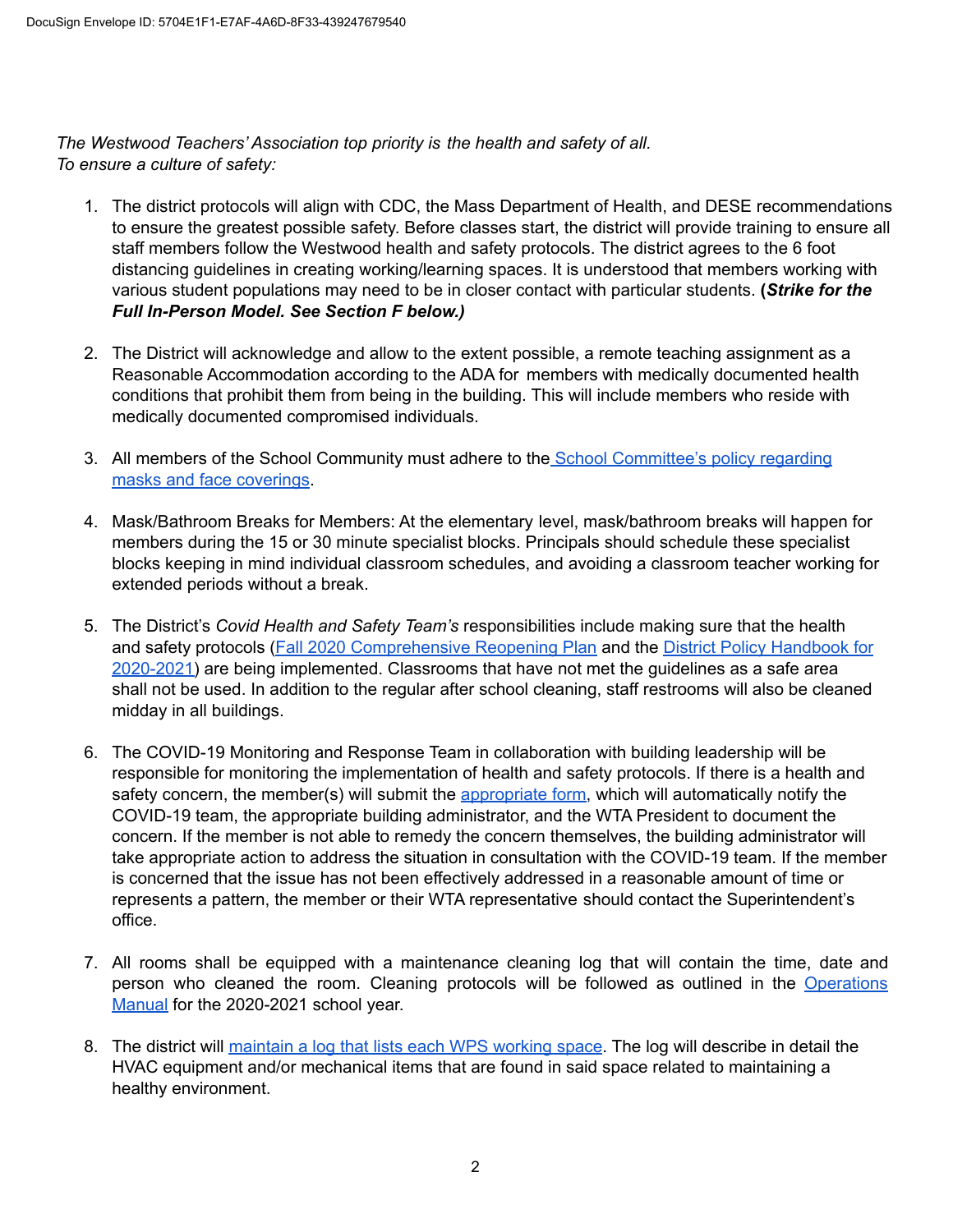- 9. The head of the *Covid Health and Safety Team* (RN) will provide the WTA President with all relevant reports and updates provided to the administration (excluding any identifying or confidential medical information).
- 10. All meetings: parent/teacher conferences, IEP meetings, etc. (building & district wide) will happen virtually. The exception to this item is that SPED Directors will be available to host IEP meetings when the parent or guardian requests an in-person meeting.
- 11. Curriculum Nights will be held virtually this year. The type of online session will be consistent by grade level and department.
- 12. Each building will have a permanent building substitute who will be deployed to cover classes. If the number of member absences exceeds the building substitute's capacity, then the District will use elementary specialists and secondary teachers to cover absences. The WTA finds this extremely problematic. The district is committed to seeking out other means for additional absences. Members will not be required to teach additional courses to cover teaching gaps created by a member who leaves the district or is out for an extended absence.
- 13. All members will have an appropriate socially distanced space for lunch.
- 14. Each school will ensure a distancing plan for students with clear protocols for school arrival and dismissal, moving safely between classes, and taking outdoor mask breaks.
- 15. Whenever possible, all optional mask and snack breaks for students will take place outside the building.
- 16. Members, especially those who work with our substantially compromised students, will be provided KN95 masks and all the PPE necessary to have close contact with students. The items available for staff members can be found in the DESE guide, referenced in the District Policy [Handbook](https://drive.google.com/file/d/1CHvoKTICF8KcVa8_HqBTEMPCLTBV2Jft/view?ts=5f3bd359) for [2020-2021.](https://drive.google.com/file/d/1CHvoKTICF8KcVa8_HqBTEMPCLTBV2Jft/view?ts=5f3bd359)
- 17. The District Policy Handbook for [2020-2021](https://drive.google.com/file/d/1CHvoKTICF8KcVa8_HqBTEMPCLTBV2Jft/view?ts=5f3bd359) will outline in detail the appropriate protocol for all School Community Members who have traveled to high risk areas.
- 18. The District will request that its HVAC consultant provide a detailed written summary of the WPS's adherence to DESE's ventilation and HVAC system's guidance. The detailed written summary will be provided to the WTA.

*In addition to ensuring a safe environment, the following items will support our members in these very uncertain times.*

# **B. SICK DAYS & LEAVES**

1. Any members asked to self-isolate by the Westwood Public Schools or the Westwood Public Health Department due to a COVID-19 incident will receive their regular paychecks, and NOT be charged sick days from their personal sick day account. Members who are not sick may teach remotely during this period.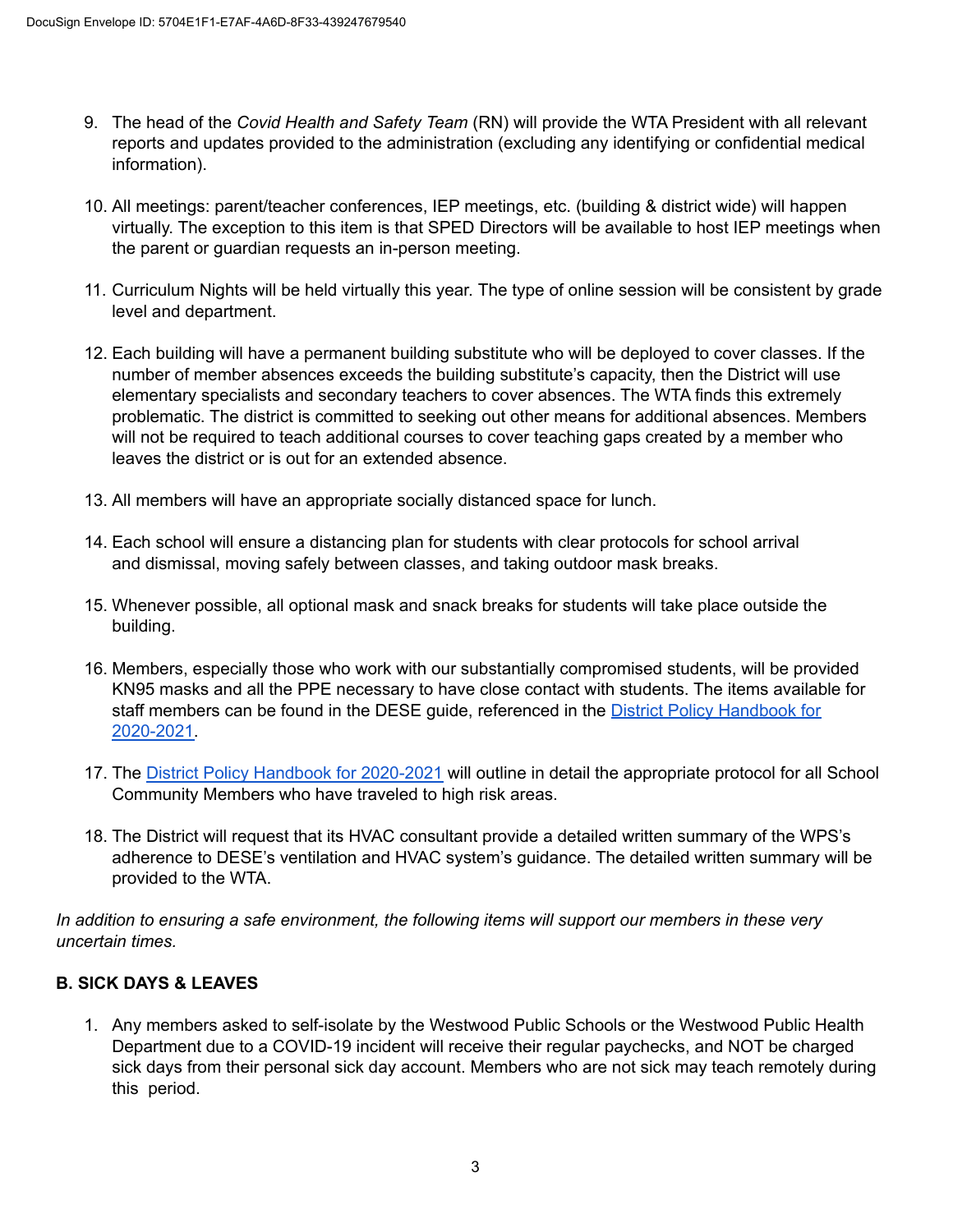- 2. All members will receive an additional 5 days of sick time each semester for the 2020-2021 year. These days will NOT roll over beyond the 2020-2021 school year. First semester days will not roll into the second semester.
- 3. Article XIX Leaves of Absence, Section 3 subsection a, iv. Parental Leaves of Absence (page 50) will be suspended for the duration of the MOA.
- 4. Leaves of absence will be available for Professional Status members and non-PTS members.
- 5. The District Leadership Team commits to asking the Westwood Healthcare Review Committee to use the Health Mitigation fund to help defray the cost of health insurance for members who had to take an unpaid leave for 2020-2021 due to medical concerns.

## **C. EVALUATION & PROFESSIONAL DEVELOPMENT**

*The pandemic has created an unprecedented time for schools. We understand that members and evaluators* do not have direct experience teaching remotely, or in a hybrid situation. Therefore, we see evaluation for *the 2020-2021 year as an opportunity for in-depth discussions and reflections on learning. We welcome administrators into our "classrooms," with the understanding that these classrooms will not look like classrooms before the pandemic.*

- 1. Following a classroom visit, evaluators will contact the member within 48 hours to discuss and reflect on the learning. The district will provide ongoing technical support, and opportunities for colleagues to engage in successful learning practices/strategies.
- 2. There are unique circumstances of the 2020-2021 school year as it relates to a member's evaluation. If an evaluator is concerned about a member's performance this year, and thinks the member will not make the June proficient benchmarks, the member must be notified on or before February 1st, 2021. The goal of the district will be to provide all the necessary training and support to ensure all members make the proficient rating.
- 3. The WPS acknowledges that for the purpose of the evaluation system, observational data is collected directly by evaluators. If parents/guardians contact administrators with a serious complaint about a member, the procedure outlined in Article XXIII, 5 will be followed.
- 4. Members who were on an Improvement Plan prior to March, 2020 will remain on the Improvement Plan for 2020-2021. Members and evaluators are encouraged to discuss growth opportunities related to the goals outlined in the Improvement Plan. Members may be able to demonstrate growth to satisfy the requirements of the Improvement Plan during the 2020-2021 school year. If a member does not satisfy the requirements of their improvement plan during the 2020-2021 school year, they will start the 2021-2022 school year on the same improvement plan. Failure to satisfy an improvement plan will not be grounds for termination during the 2020-2021 School Year.
- 5. All staff meetings and PD sessions will take place on Wednesdays. Staff meetings will be held on the first Wednesday of the month. They will begin after synchronous learning time concludes and teachers have the opportunity to have a 30 minute lunch break. Staff meetings will run for no more than 1 hour. Professional development and collaboration sessions will be held on one or two remaining Wednesdays each month. The time for PD sessions will be 1:00-3:00 for PreK, K-5, and Thurston, and 1:35-2:55 for High School. **(***Revised in full-in person model. See Section F below.***)**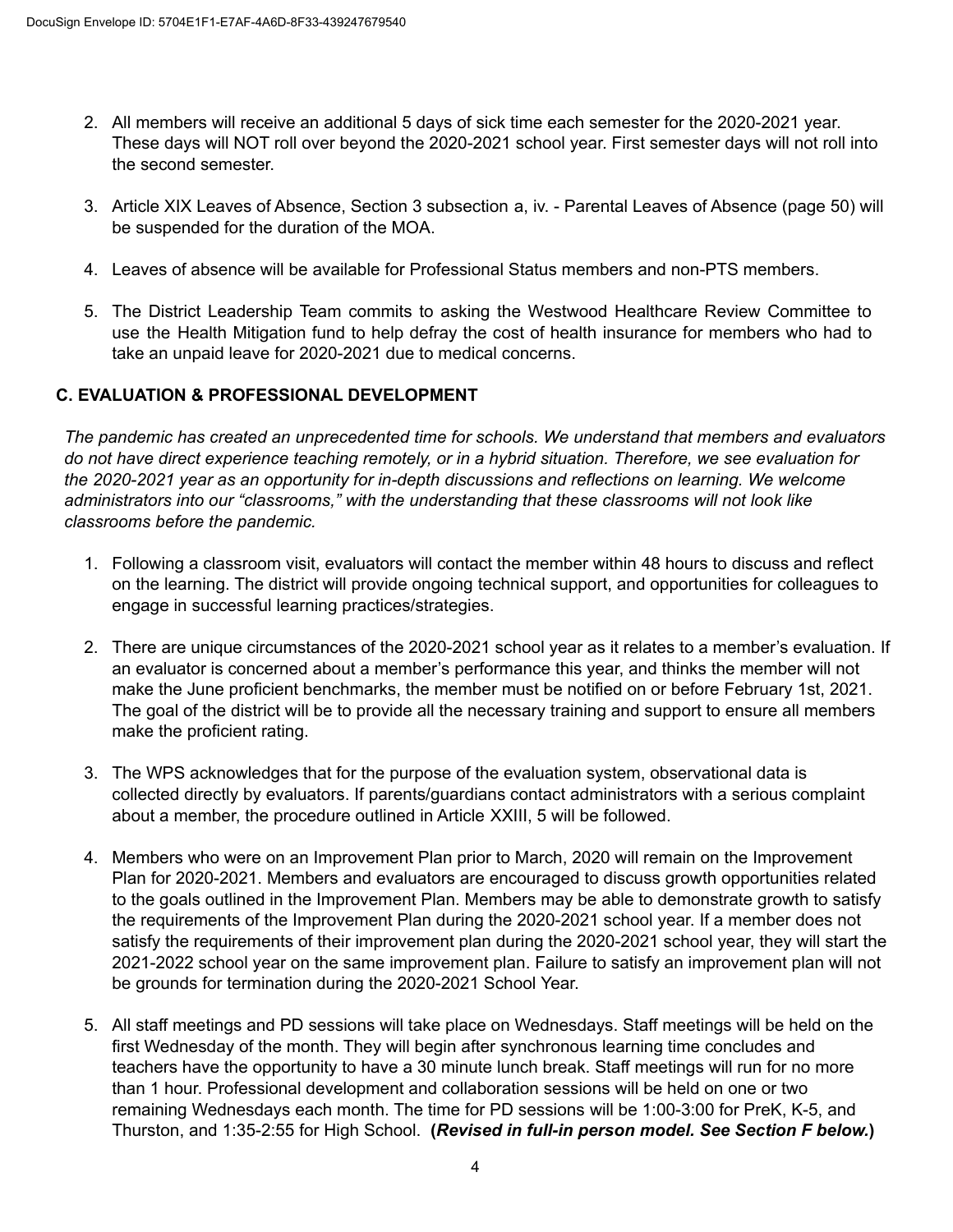- 6. Professional development for the 2020-2021 school year will be focused on supporting teaching and learning during the pandemic, with a significant emphasis on equity and culturally responsive practices. Whenever possible, professional development will be differentiated and provide educators with opportunities for choice.
- 7. With the reduction in the number of available PD courses, members will be able to fulfill the lane change requirements using online courses, subject to the contractual approval process. Article III sec 3a (page 9) will be waived for the duration of the MOA (The requirement that nine (9) credits come from Westwood PD courses.)
- 8. Professional/Licensure responsibilities: The District shall take all steps within its power, including requesting waivers, to extend timelines for advancing or renewing current licenses based on barriers to educators' ability to earn PDPs, take or pass MTELs, and meet other coursework or program requirements. This language shall be construed as the parties' intent to keep current employees licensed and employed with the District.

## **D. FULL REMOTE LEARNING**

- 1. All members will have a 45-minute unassigned, uninterrupted, prep time every day, as well as a 30 minute unassigned, uninterrupted, lunch. This includes ALL SPED personnel.
- 2. There will be no recording, photographing or screenshotting of any online teaching. The district will create a policy guide for families with clear expectations in this regard. Families will be required to sign and return the policy guidelines BEFORE school begins. Any violations of this policy shall be followed by a phone call from the building principal to remind the family of the school's expectations.
- 3. In consultation with their supervisor, members will have the option to work from home or from a work space in the WPS, with the exception of members who work with high needs students who may need to be served in-person. The work space may or may not be in the member's school building as the district may choose to close certain buildings while in the fully remote model.
- 4. In the fully remote model, members will adhere to the daily schedule articulated in the district's Fall Reopening Plan.

## **E. HYBRID LEARNING**

- 1. All members will have a 45-minute unassigned, uninterrupted, prep time every day, as well as a 30 minute unassigned, uninterrupted, lunch. This includes ALL SPED personnel.
- 2. The District is asking elementary members (not classroom teachers) to cover elementary lunches. The WTA finds this extremely problematic. However, elementary specialists may be utilized to provide lunch coverage.
- 3. There will be no recording, photographing or screenshotting of any online teaching. The district will create a policy guide for families with clear expectations in this regard. Families will be required to sign and return the policy guidelines BEFORE school begins. Any violations of this policy shall be followed by a phone call from the building principal to remind the family of the school's expectations.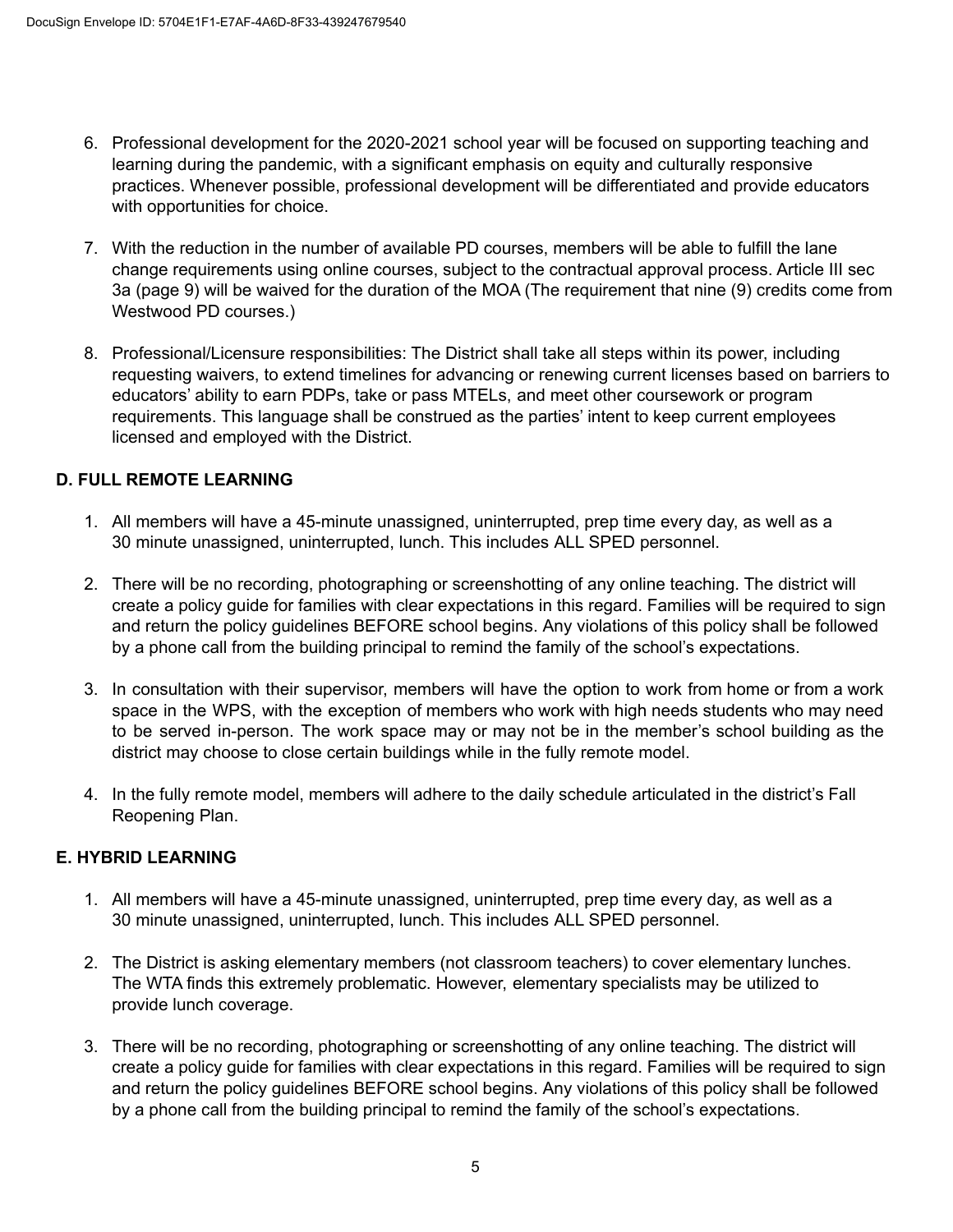- 4. In the hybrid model, teachers are strongly encouraged to include the at-home students as much as possible in synchronous instruction, using a variety of strategies to do so. District PD will be heavily focused on appropriate ways to include students who are accessing remotely.
- 5. On in-person days following the dismissal of students, members will be available in all buildings for 30 minutes. After the 30 minutes, all members may choose to leave the facility and continue their prep time at home.
- 6. In the hybrid model, members (with the exception of the 5 day preschool) will work from home on remote Wednesdays. Members will adhere to the daily schedule articulated in the District's Fall Reopening Plan.

## **F. FULL IN-PERSON LEARNING**

- 1. In the full in-person model, instruction will take place in-person 5 days per week.
- 2. Teachers in grades 4-12 will continue to include students enrolled in the fully remote cohort and students absent due to COVID protocols in class via virtual instruction.
- 3. In the full in-person model, the district agrees to implement DESE's guideline to aspire to 6 ft of physical distance when feasible and require no less than 3 ft of physical distance between community members during instructional time. It is understood that members working with arious student populations may need to be in closer contact with particular students.The district will continue to maintain 6 ft. of physical distance between community members during mask breaks, snack, and/or lunch.
- 4. Plexiglass will be available to protect teacher desks
- 5. KN95 masks and face shields will be available for all members.
- 6. Teachers may choose to establish an instructional zone and/or desk area that maintains 6 ft, of physical distance from students.
- 7. All Wednesdays after dismissal, beginning April 7th, will be reserved as self-directed professional time for teacher collaboration, consultation, planning, or professional development (with the exception of #8 below).
- 8. One hour per month will be reserved on Wednesday afternoons for faculty meetings. Faculty meetings will be held remotely.
- 9. All members will maintain their 45 minute prep period and 30 minute duty free lunch as stated in the WTA Contract.
- 10. April 28th will be a remote professional day (rescheduled from March 10th). Middle and High School professional development will be building based. At the elementary level and the preschool, the day will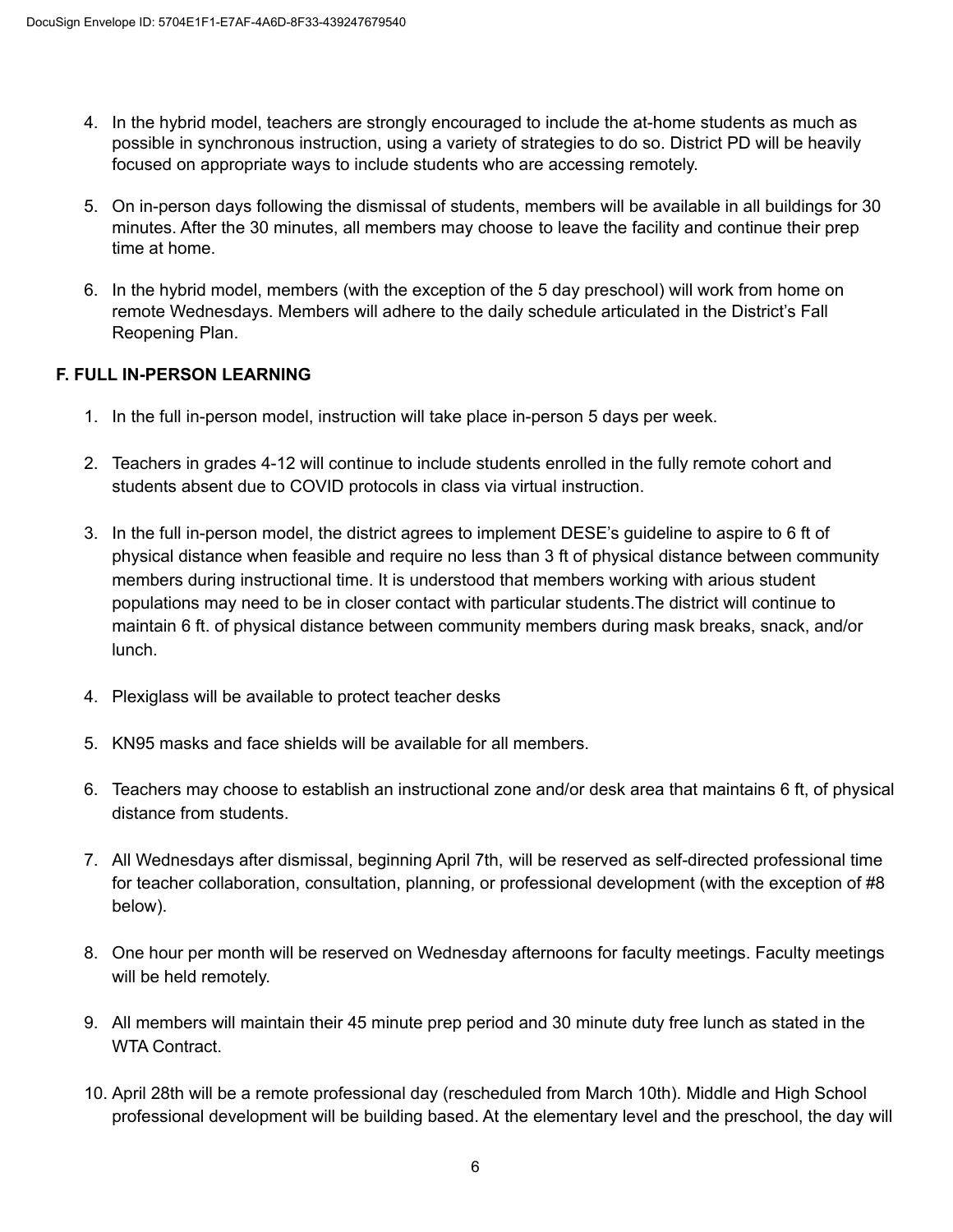be used for parent-teacher conferences. In addition, one evening, to be determined by each elementary school, will also be used for conferences.

- 11. The District will strive to enlist parent volunteers to cover lunches at the Middle School and Elementary levels.
- 12. Teacher pool testing will be available twice per week.

# **G. SCOPE & MISCELLANEOUS**

- 1. As the school year for students has been reduced to a minimum of 170 days, there remain in the work calendar 14 additional days for members. Eight of those days will be used before school begins for PD and other important items to prepare for the opening of school. Three of the remaining days will be used for embedded PD between October 1 and May 28 of the 2020-2021 school year. The November Election Day has already been chosen as one of the remote embedded PD days. One day will be used at the close of school to pack up classrooms for summer cleaning. Two days will be considered "worked" in recognition of the countless hours members have put in before August 31 to prepare for the 2020-2021 school year.
- 2. Members will be able to wear protective clothing, including face coverings.
- 3. For members who have been reassigned, these agreements are in effect only for the 2020-2021 school year. Adequate professional support (ie: PD, training, mentor) will be given for members who are reassigned to ensure success for all.
- 4. The Administration agrees to return members reassigned during the 2020-2021 school year to their 2019-2020 position, barring financial constraints, enrollment issues, or other unforeseen circumstances.

*See attached page for Phase-in Model for the opening of school 2020-2021.*

*The Parties agree that signatures by electronic signature are acceptable originals.*

Signed by the duly authorized bargaining representative on the dates set forth below:

**DocuSianed by:**  $\frac{1}{2}$   $\frac{1}{2}$   $\frac{1}{2}$   $\frac{1}{2}$   $\frac{1}{2}$   $\frac{1}{2}$   $\frac{1}{2}$   $\frac{1}{2}$   $\frac{1}{2}$   $\frac{1}{2}$   $\frac{1}{2}$   $\frac{1}{2}$   $\frac{1}{2}$   $\frac{1}{2}$   $\frac{1}{2}$   $\frac{1}{2}$   $\frac{1}{2}$   $\frac{1}{2}$   $\frac{1}{2}$   $\frac{1}{2}$   $\frac{1}{2}$   $\frac{1}{2}$ 

 $\overline{\text{Pauli}}$  Grenham, President  $\overline{\text{Calli}}$  Catch  $\overline{\text{Calli}}$  Carol Lewis, Chair Westwood Teachers' Association **Westwood School Committee** 

OocuSianed by:

 $3/15/2021$   $\int \omega v \, dv \, dv$   $3/15/2021$